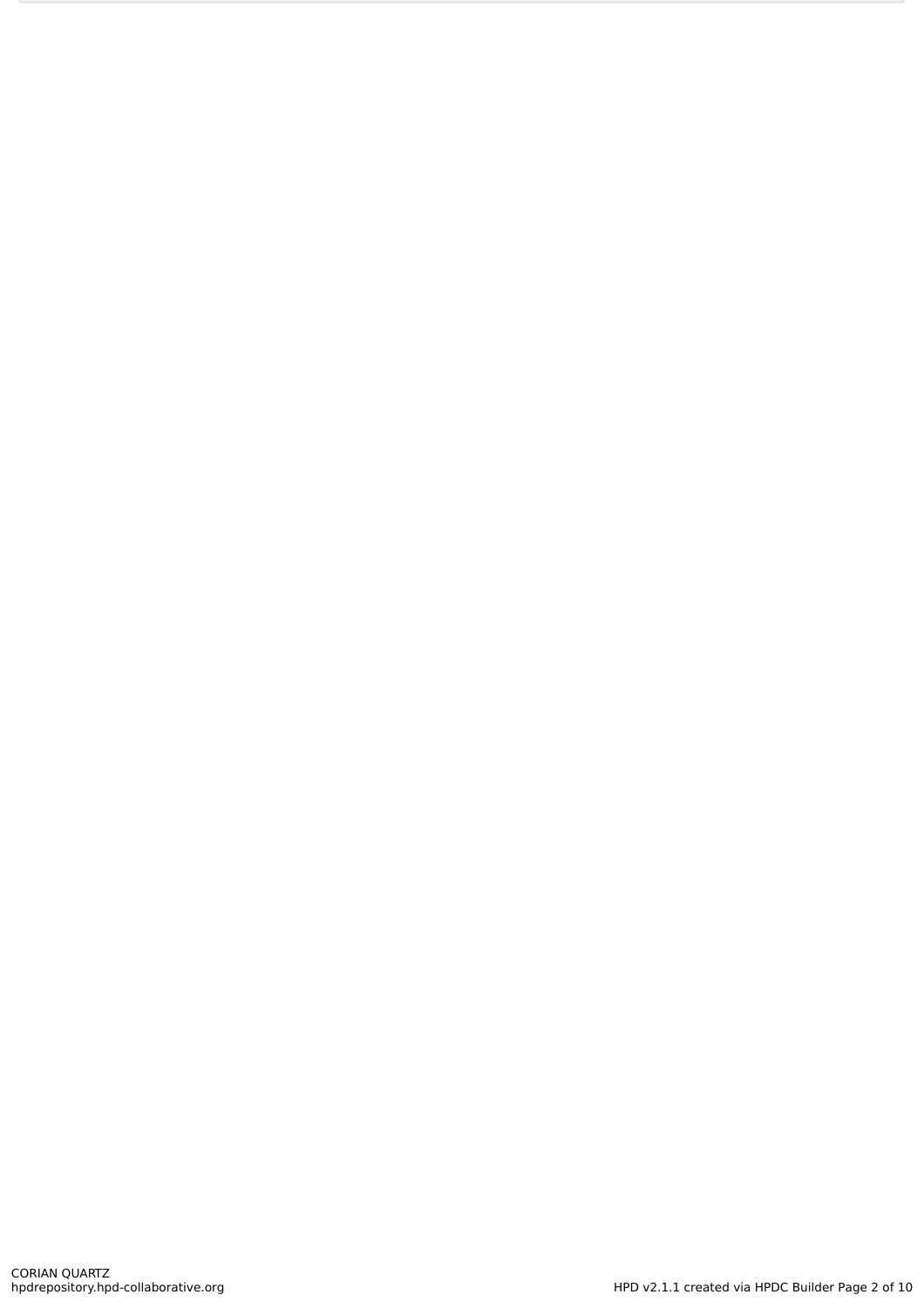This section lists contents in a product based on specific threshold(s) and reports detailed health information including hazards. This HPD uses *the inventory method indicated above, which is one of three possible methods:*

- *Basic Inventory method with Product-level threshold.*
- *Nested Material Inventory method with Product-level threshold*
- *Nested Material Inventory method with individual Material-level thresholds*

Definitions and requirements for the three inventory methods and requirements for each data field can be found in the HPD Open Standard *version 2.1.1, available on the HPDC website at: www.hpd-collaborative.org/hpd-2-1-1-standard*

# **CORIAN® QUARTZ**

PRODUCT THRESHOLD: 1000 ppm RESIDUALS AND IMPURITIES CONSIDERED: Yes

RESIDUALS AND IMPURITIES NOTES: Corian® Quartz is comprised of reacted monomers and resins, natural quartz particles, and colorants, and manufactured in the form of slabs in various gauges. Residuals or impurities that may be present in the finished product greater than the inventory threshold indicated have been reviewed and considered by direct testing of Corian® Quartz product or based on Safety Data Sheet information for individual ingredients.

OTHER PRODUCT NOTES: Corian® Quartz surfacing material in its final form is an article, is nontoxic and non-allergic to humans.

| <b>QUARTZ</b>                                                  |                                          |          |                                                                                  | ID: 14808-60-7                                           |  |
|----------------------------------------------------------------|------------------------------------------|----------|----------------------------------------------------------------------------------|----------------------------------------------------------|--|
| HAZARD SCREENING METHOD: Pharos Chemical and Materials Library |                                          |          | HAZARD SCREENING DATE: 2019-11-15                                                |                                                          |  |
| %: $80.00 - 95.00$                                             | $GS: LT-1$                               | RC: None | NANO: No                                                                         | ROLE: Natural Quartz Aggregate Filler                    |  |
| <b>HAZARD TYPE</b>                                             | <b>AGENCY AND LIST TITLES</b>            |          | WARNINGS                                                                         |                                                          |  |
| <b>CANCER</b>                                                  | <b>US CDC - Occupational Carcinogens</b> |          |                                                                                  | Occupational Carcinogen                                  |  |
| <b>CANCER</b>                                                  | CA EPA - Prop 65                         |          |                                                                                  | Carcinogen - specific to chemical form or exposure route |  |
| <b>CANCER</b>                                                  | <b>IARC</b>                              |          | Group 1 - Agent is carcinogenic to humans - inhaled from<br>occupational sources |                                                          |  |
| <b>CANCER</b>                                                  | US NIH - Report on Carcinogens           |          | Known to be Human Carcinogen (respirable size - occupational<br>setting)         |                                                          |  |
| <b>CANCER</b>                                                  | <b>MAK</b>                               |          |                                                                                  | Carcinogen Group 1 - Substances that cause cancer in man |  |
| <b>CANCER</b>                                                  | <b>IARC</b>                              |          |                                                                                  | Group 1 - Agent is Carcinogenic to humans                |  |
| <b>CANCER</b>                                                  | GHS - New Zealand                        |          |                                                                                  | 6.7A - Known or presumed human carcinogens               |  |
| <b>CANCER</b>                                                  | GHS - Japan                              |          |                                                                                  | Carcinogenicity - Category 1A [H350]                     |  |
| <b>CANCER</b>                                                  | GHS - Australia                          |          |                                                                                  | H350i - May cause cancer by inhalation                   |  |

SUBSTANCE NOTES: Percent range is given due to various colors available. The material inputs for Corian® Quartz (agglomerated stone) product are comprised of reacted monomers and resins, inert mineral fillers, and colorants which are reacted in the manufacturing process thus preventing any exposure of health hazards of the final product. Form-specific hazard for quartz is not expected to apply when this substance is bound in the matrix of the finished product. In its finished form, Corian® Quartz is an article, is nontoxic and non-allergic to humans. Granite, marble, concrete, quartz engineered stone, etc. have silicosis concerns during the production, cutting, polishing and grinding of these types of material dry in the absence water. All of these types of materials are to be cut, fabricated, polished, etc. in the presence of water.

#### **POLYESTER RESIN** ID: **Undisclosed**

HAZARD SCREENING METHOD: **Pharos Chemical and Materials Library** HAZARD SCREENING DATE: **2019-11-15**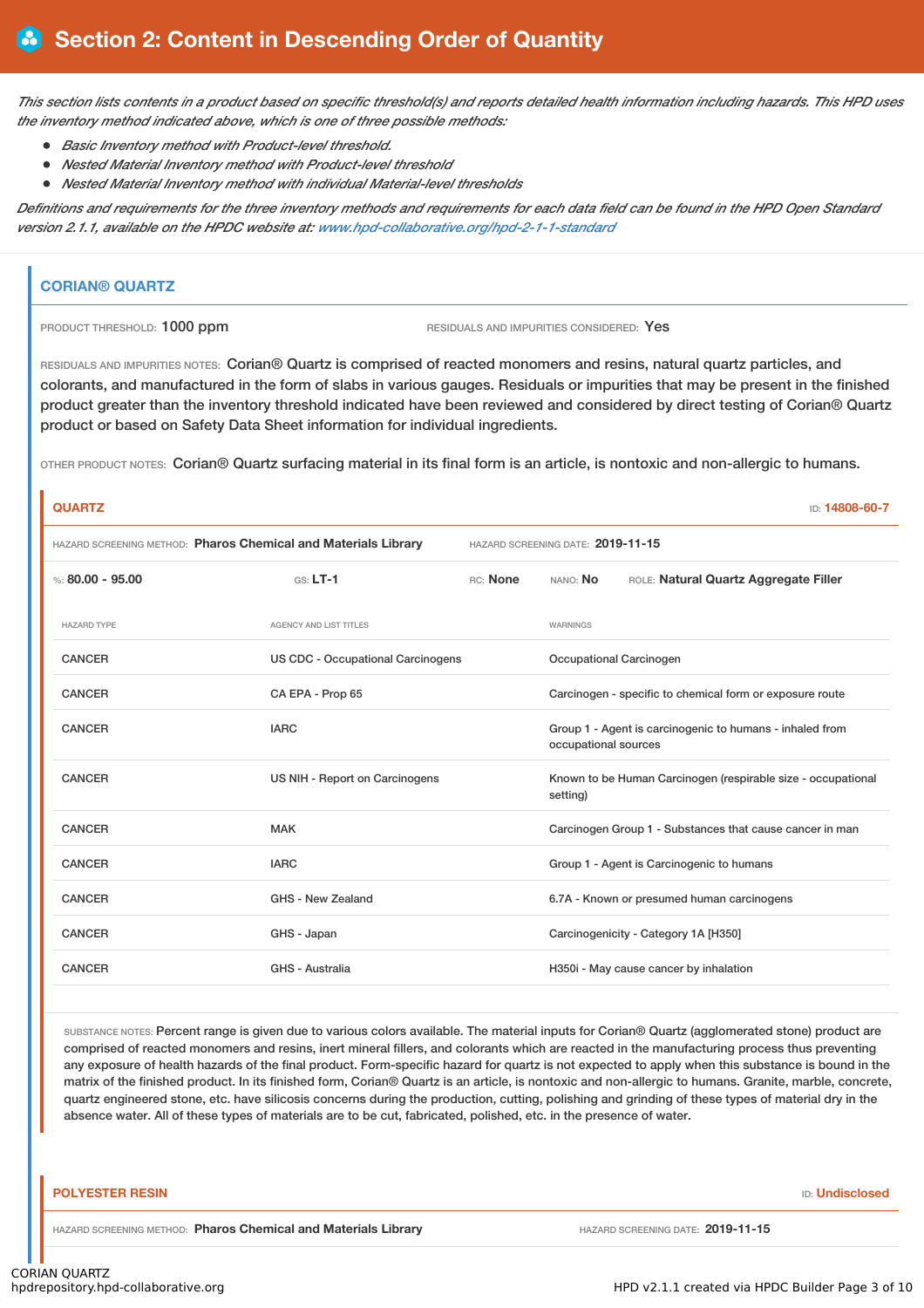%: **4.00 - 15.00** GS: **Not Screened** RC: **None** NANO: **No** ROLE: **Binder** HAZARD TYPE **AGENCY AND LIST TITLES AGENCY AND LIST TITLES** Hazard Screening not performed

SUBSTANCE NOTES: Unsaturated polyester resin is used in the manufacture of engineered stone (agglomerated stone) products. This resin consists of approximately 35 - 40% styrene (CAS 100-42-5) and 60 -65% unsaturated polyester oligomer (CAS 764-71-6; 107-21-1). Corian® Quartz is comprised of reacted monomers and resins, natural quartz particles, and colorants, and manufactured in the form of slabs in various gauges. The material inputs for Corian® Quartz are encapsulated by polymerization of unsaturated polyester resin in the manufacturing process.

# **UNDISCLOSED**

| HAZARD SCREENING METHOD: Pharos Chemical and Materials Library |                                             | HAZARD SCREENING DATE: 2019-11-15 |                            |                                |  |
|----------------------------------------------------------------|---------------------------------------------|-----------------------------------|----------------------------|--------------------------------|--|
| %: 0.03 - 0.25                                                 | $GS: LT-PI$                                 | RC: None                          | nano: <b>No</b>            | ROLE: Polymerization initiator |  |
| <b>HAZARD TYPE</b>                                             | AGENCY AND LIST TITLES                      |                                   | WARNINGS                   |                                |  |
| <b>MULTIPLE</b>                                                | German FEA - Substances Hazardous to Waters |                                   | Class 2 - Hazard to Waters |                                |  |

SUBSTANCE NOTES: Corian® Quartz is comprised of reacted monomers and resins, natural quartz particles, and colorants, and manufactured in the form of slabs in various gauges. The material inputs for Corian® Quartz are encapsulated by polymerization of unsaturated polyester resin in the manufacturing process. Corian® Quartz surfacing material in its final form is an article, is nontoxic and non-allergic to humans.

# **CRISTOBALITE** ID: **14464-46-1**

| HAZARD SCREENING METHOD: Pharos Chemical and Materials Library |                                   |                                                                                  | HAZARD SCREENING DATE: 2019-11-15                                        |  |
|----------------------------------------------------------------|-----------------------------------|----------------------------------------------------------------------------------|--------------------------------------------------------------------------|--|
| %: $0.00 - 45.00$                                              | $GS: LT-1$                        | RC: None<br>NANO: No<br>ROLE: Agglomerated stone filler                          |                                                                          |  |
| <b>HAZARD TYPE</b>                                             | <b>AGENCY AND LIST TITLES</b>     |                                                                                  | <b>WARNINGS</b>                                                          |  |
| <b>CANCER</b>                                                  | US CDC - Occupational Carcinogens | Occupational Carcinogen                                                          |                                                                          |  |
| <b>CANCER</b>                                                  | CA EPA - Prop 65                  | Carcinogen - specific to chemical form or exposure route                         |                                                                          |  |
| <b>CANCER</b>                                                  | <b>IARC</b>                       | Group 1 - Agent is carcinogenic to humans - inhaled from<br>occupational sources |                                                                          |  |
| <b>CANCER</b>                                                  | US NIH - Report on Carcinogens    |                                                                                  | Known to be Human Carcinogen (respirable size - occupational<br>setting) |  |
| <b>CANCER</b>                                                  | <b>MAK</b>                        |                                                                                  | Carcinogen Group 1 - Substances that cause cancer in man                 |  |
| <b>CANCER</b>                                                  | GHS - New Zealand                 |                                                                                  | 6.7A - Known or presumed human carcinogens                               |  |
| <b>CANCER</b>                                                  | GHS - Japan                       |                                                                                  | Carcinogenicity - Category 1A [H350]                                     |  |
| <b>CANCER</b>                                                  | GHS - Australia                   | H350i - May cause cancer by inhalation                                           |                                                                          |  |
|                                                                |                                   |                                                                                  |                                                                          |  |

SUBSTANCE NOTES: Percent range is given due to various colors available. The material inputs for Corian<sup>®</sup> Quartz (agglomerated stone) product are comprised of reacted monomers and resins, inert mineral fillers, and colorants which are reacted in the manufacturing process thus preventing any exposure of health hazards of the final product. Form-specific hazard for quartz is not expected to apply when this substance is bound in the matrix of the finished product. In its finished form, Corian® Quartz is an article, is nontoxic and non-allergic to humans. Granite, marble, concrete, quartz engineered stone, etc. have silicosis concerns during the production, cutting, polishing and grinding of these types of material dry in the absence water. All of these types of materials are to be cut, fabricated, polished, etc. in the presence of water.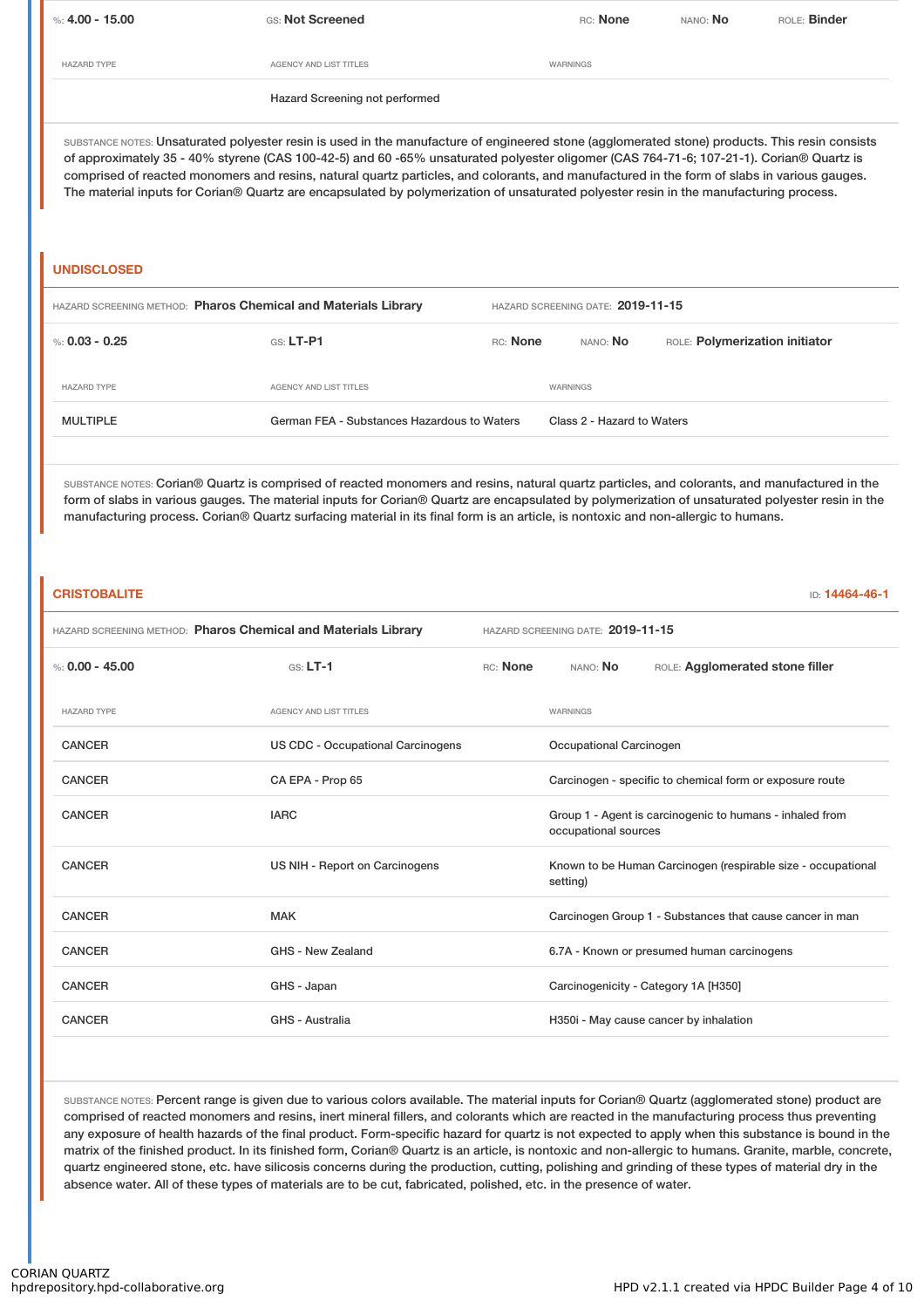## **UNDISCLOSED**

| HAZARD SCREENING METHOD: Pharos Chemical and Materials Library |                               |          | HAZARD SCREENING DATE: 2019-11-15 |                                                |  |  |
|----------------------------------------------------------------|-------------------------------|----------|-----------------------------------|------------------------------------------------|--|--|
| %: $0.00 - 0.30$                                               | <b>GS: LT-UNK</b>             | RC: None | nano: <b>No</b>                   | ROLE: Cross-linking Agent                      |  |  |
| <b>HAZARD TYPE</b>                                             | <b>AGENCY AND LIST TITLES</b> | WARNINGS |                                   |                                                |  |  |
| None found                                                     |                               |          |                                   | No warnings found on HPD Priority Hazard Lists |  |  |

SUBSTANCE NOTES: Corian® Quartz is comprised of reacted monomers and resins, natural quartz and colorants, and manufactured in the form of slabs in various gauges. The material inputs for Corian® Quartz are encapsulated by polymerization of unsaturated polyester resin in the manufacturing process. Corian® Quartz surfacing material in its final form is an article, is nontoxic and non-allergic to humans.

# **TITANIUM DIOXIDE** ID: **13463-67-7** HAZARD SCREENING METHOD: **Pharos Chemical and Materials Library** HAZARD SCREENING DATE: **2019-11-15** %: **0.00 - 3.00** GS: **LT-1** RC: **None** NANO: **No** ROLE: **Pigment/Colorant** HAZARD TYPE **AGENCY AND LIST TITLES AGENCY AND LIST TITLES** CANCER US CDC - Occupational Carcinogens Occupational Carcinogen CANCER CA EPA - Prop 65 Carcinogen - specific to chemical form or exposure route CANCER **IARC** IARC **GROUP 2B - Possibly carcinogenic to humans** - inhaled from occupational sources ENDOCRINE TEDX - Potential Endocrine Disruptors Potential Endocrine Disruptor CANCER MAK MAK CANCER CANCER MACK CANCER CANCER CANCER MAK not sufficient to establish MAK/BAT value CANCER THE MAK MAK CARCINO CARCINOGEN Group 4 - Non-genotoxic carcinogen with low risk under MAK/BAT levels

SUBSTANCE NOTES: Corian® Quartz is comprised of reacted monomers and resins, natural quartz and colorants, and manufactured in the form of slabs in various gauges. The material inputs for Corian® Quartz are encapsulated by polymerization of unsaturated polyester resin in the manufacturing process. Corian® Quartz surfacing material in its final form is an article, is nontoxic and non-allergic to humans.

| HAZARD SCREENING METHOD: Pharos Chemical and Materials Library |                                                                                                                                                                                                                                                                                                                                                                                                |          | HAZARD SCREENING DATE: 2019-11-15 |                                                |
|----------------------------------------------------------------|------------------------------------------------------------------------------------------------------------------------------------------------------------------------------------------------------------------------------------------------------------------------------------------------------------------------------------------------------------------------------------------------|----------|-----------------------------------|------------------------------------------------|
| %: $0.00 - 1.00$                                               | GS: LT-UNK                                                                                                                                                                                                                                                                                                                                                                                     | RC: None | NANO: No                          | ROLE: Pigment/Colorant                         |
| <b>HAZARD TYPE</b>                                             | <b>AGENCY AND LIST TITLES</b>                                                                                                                                                                                                                                                                                                                                                                  | WARNINGS |                                   |                                                |
|                                                                |                                                                                                                                                                                                                                                                                                                                                                                                |          |                                   |                                                |
| None found<br>slabs in various gauges. The                     | SUBSTANCE NOTES: Corian® Quartz is comprised of reacted monomers and resins, natural quartz and colorants, and manufactured in the form of<br>material inputs for Corian® Quartz are encapsulated by polymerization of unsaturated polyester resin in the manufacturing process. Corian®<br>Quartz surfacing material in its final form is an article, is nontoxic and non-allergic to humans. |          |                                   | No warnings found on HPD Priority Hazard Lists |
| <b>CARBON BLACK (CARBON BLACK)</b>                             |                                                                                                                                                                                                                                                                                                                                                                                                |          |                                   | ID: 1333-86-4                                  |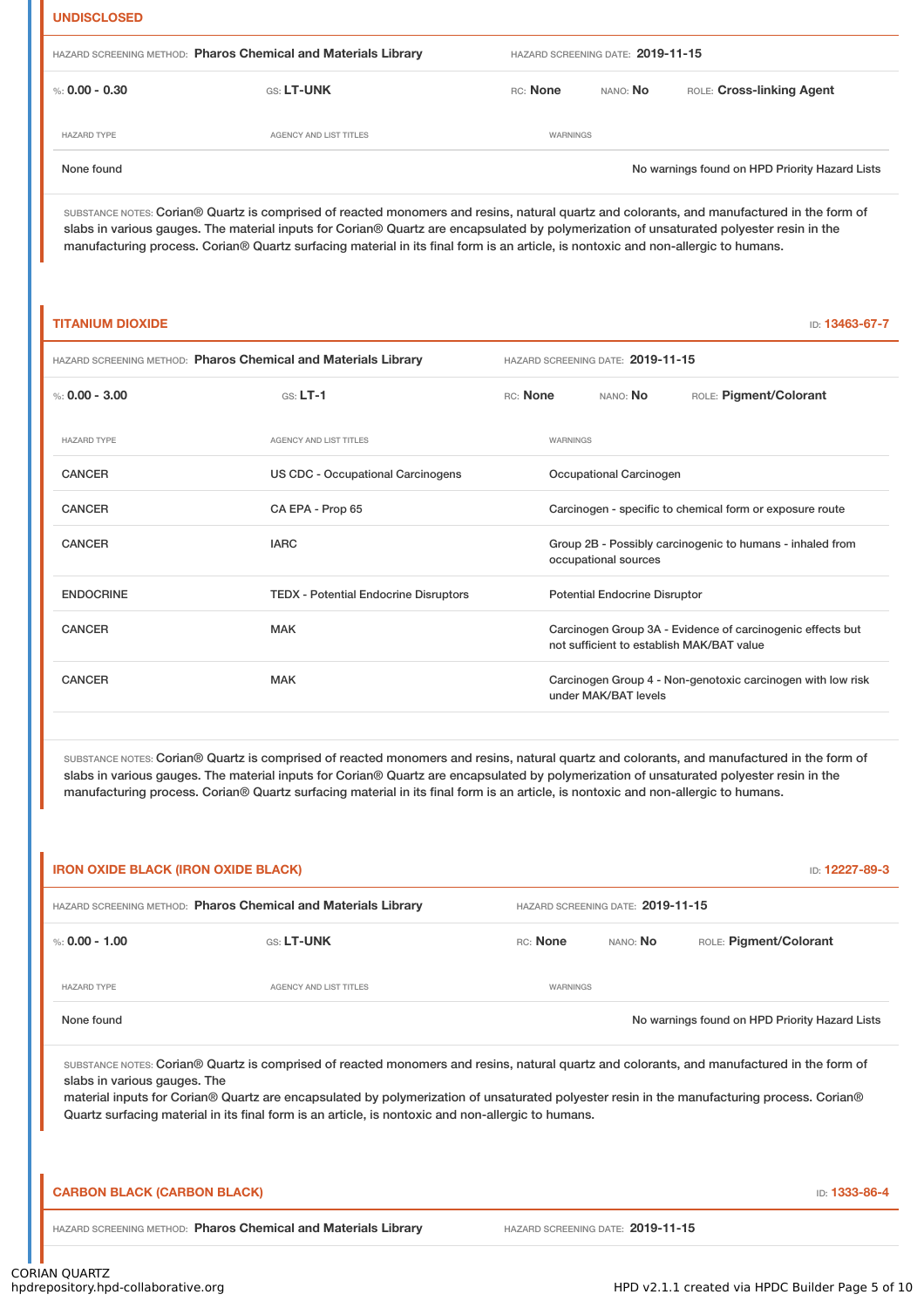| %: $0.00 - 1.00$   | $GS: LT-1$                               | RC: None | NANO: No                          | ROLE: Pigment/Colorant                                     |
|--------------------|------------------------------------------|----------|-----------------------------------|------------------------------------------------------------|
| <b>HAZARD TYPE</b> | <b>AGENCY AND LIST TITLES</b>            | WARNINGS |                                   |                                                            |
| <b>CANCER</b>      | <b>US CDC - Occupational Carcinogens</b> |          | Occupational Carcinogen           |                                                            |
| <b>CANCER</b>      | CA EPA - Prop 65                         |          |                                   | Carcinogen - specific to chemical form or exposure route   |
| <b>CANCER</b>      | <b>IARC</b>                              |          | occupational sources              | Group 2B - Possibly carcinogenic to humans - inhaled from  |
| <b>CANCER</b>      | <b>MAK</b>                               |          | not sufficient for classification | Carcinogen Group 3B - Evidence of carcinogenic effects but |
|                    |                                          |          |                                   |                                                            |

SUBSTANCE NOTES: Corian® Quartz is comprised of reacted monomers and resins, natural quartz and colorants, and manufactured in the form of slabs in various gauges. The

material inputs for Corian® Quartz are encapsulated by polymerization of unsaturated polyester resin in the manufacturing process. Corian® Quartz surfacing material in its final form is an article, is nontoxic and non-allergic to humans.

|                                                                                                                                                                                                                                                                                                                                                                                                                                                      | <b>FERRIC OXIDE YELLOW (FERRIC OXIDE YELLOW)</b>                                                                                                                                                                                                                                                                                                                                                                               |                                   |                                   | ID: 51274-00-1                                 |  |
|------------------------------------------------------------------------------------------------------------------------------------------------------------------------------------------------------------------------------------------------------------------------------------------------------------------------------------------------------------------------------------------------------------------------------------------------------|--------------------------------------------------------------------------------------------------------------------------------------------------------------------------------------------------------------------------------------------------------------------------------------------------------------------------------------------------------------------------------------------------------------------------------|-----------------------------------|-----------------------------------|------------------------------------------------|--|
|                                                                                                                                                                                                                                                                                                                                                                                                                                                      | HAZARD SCREENING METHOD: Pharos Chemical and Materials Library                                                                                                                                                                                                                                                                                                                                                                 |                                   | HAZARD SCREENING DATE: 2019-11-15 |                                                |  |
| %: $0.00 - 0.50$                                                                                                                                                                                                                                                                                                                                                                                                                                     | GS: LT-UNK                                                                                                                                                                                                                                                                                                                                                                                                                     | RC: None                          | NANO: No                          | ROLE: Pigment/Colorant                         |  |
| <b>HAZARD TYPE</b>                                                                                                                                                                                                                                                                                                                                                                                                                                   | AGENCY AND LIST TITLES                                                                                                                                                                                                                                                                                                                                                                                                         | <b>WARNINGS</b>                   |                                   |                                                |  |
| None found                                                                                                                                                                                                                                                                                                                                                                                                                                           |                                                                                                                                                                                                                                                                                                                                                                                                                                |                                   |                                   | No warnings found on HPD Priority Hazard Lists |  |
| SUBSTANCE NOTES: Corian® Quartz is comprised of reacted monomers and resins, natural quartz and colorants, and manufactured in the form of<br>slabs in various gauges. The<br>material inputs for Corian® Quartz are encapsulated by polymerization of unsaturated polyester resin in the manufacturing process. Corian®<br>Quartz surfacing material in its final form is an article, is nontoxic and non-allergic to humans.<br><b>UNDISCLOSED</b> |                                                                                                                                                                                                                                                                                                                                                                                                                                |                                   |                                   |                                                |  |
|                                                                                                                                                                                                                                                                                                                                                                                                                                                      | HAZARD SCREENING METHOD: Pharos Chemical and Materials Library                                                                                                                                                                                                                                                                                                                                                                 |                                   | HAZARD SCREENING DATE: 2019-11-15 |                                                |  |
| %: $0.00 - 2.00$                                                                                                                                                                                                                                                                                                                                                                                                                                     | GS: LT-UNK                                                                                                                                                                                                                                                                                                                                                                                                                     | RC: None                          | NANO: No                          | ROLE: UV Absorber                              |  |
| <b>HAZARD TYPE</b>                                                                                                                                                                                                                                                                                                                                                                                                                                   | AGENCY AND LIST TITLES                                                                                                                                                                                                                                                                                                                                                                                                         | <b>WARNINGS</b>                   |                                   |                                                |  |
| None found                                                                                                                                                                                                                                                                                                                                                                                                                                           |                                                                                                                                                                                                                                                                                                                                                                                                                                |                                   |                                   | No warnings found on HPD Priority Hazard Lists |  |
|                                                                                                                                                                                                                                                                                                                                                                                                                                                      | SUBSTANCE NOTES: Corian® Quartz is comprised of reacted monomers and resins, natural quartz and colorants, and manufactured in the form of<br>slabs in various gauges. The<br>material inputs for Corian® Quartz are encapsulated by polymerization of unsaturated polyester resin in the manufacturing process. Corian®<br>Quartz surfacing material in its final form is an article, is nontoxic and non-allergic to humans. |                                   |                                   |                                                |  |
| <b>IRON OXIDE RED</b>                                                                                                                                                                                                                                                                                                                                                                                                                                |                                                                                                                                                                                                                                                                                                                                                                                                                                |                                   |                                   | ID: 1309-37-1                                  |  |
|                                                                                                                                                                                                                                                                                                                                                                                                                                                      | HAZARD SCREENING METHOD: Pharos Chemical and Materials Library                                                                                                                                                                                                                                                                                                                                                                 | HAZARD SCREENING DATE: 2019-11-15 |                                   |                                                |  |
| %: $0.00 - 1.00$                                                                                                                                                                                                                                                                                                                                                                                                                                     | GS: <b>BM-2</b>                                                                                                                                                                                                                                                                                                                                                                                                                | RC: None                          | NANO: No                          | ROLE: Pigment/Colorant                         |  |
|                                                                                                                                                                                                                                                                                                                                                                                                                                                      |                                                                                                                                                                                                                                                                                                                                                                                                                                |                                   |                                   |                                                |  |

l.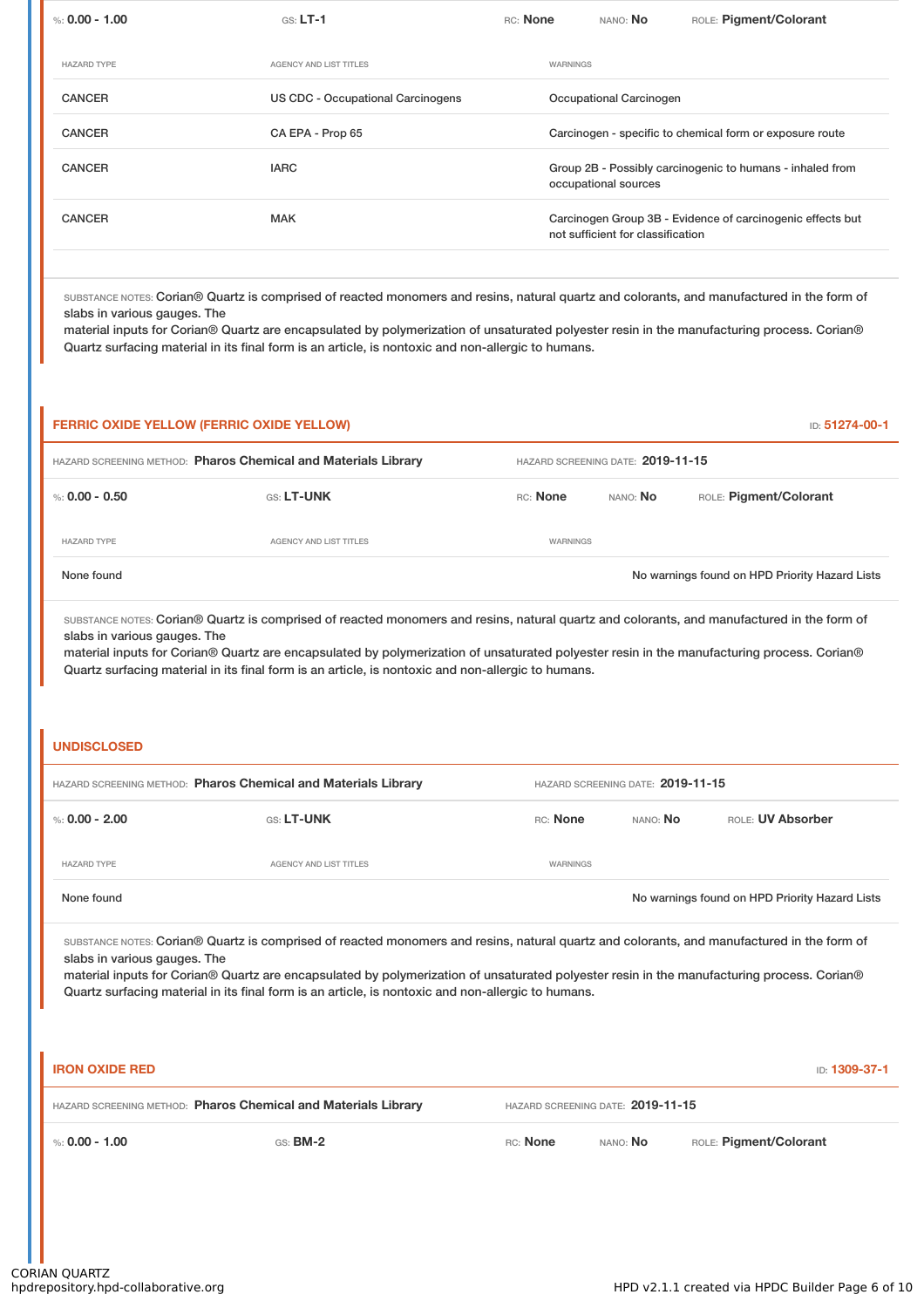#### HAZARD TYPE **AGENCY AND LIST TITLES** AGENCY AND LIST TITLES

CANCER MAK Carcinogen Group 3B - Evidence of carcinogenic effects but not sufficient for classification

SUBSTANCE NOTES: Corian® Quartz is comprised of reacted monomers and resins, natural quartz and colorants, and manufactured in the form of slabs in various gauges. The

material inputs for Corian® Quartz are encapsulated by polymerization of unsaturated polyester resin in the manufacturing process. Corian® Quartz surfacing material in its final form is an article, is nontoxic and non-allergic to humans.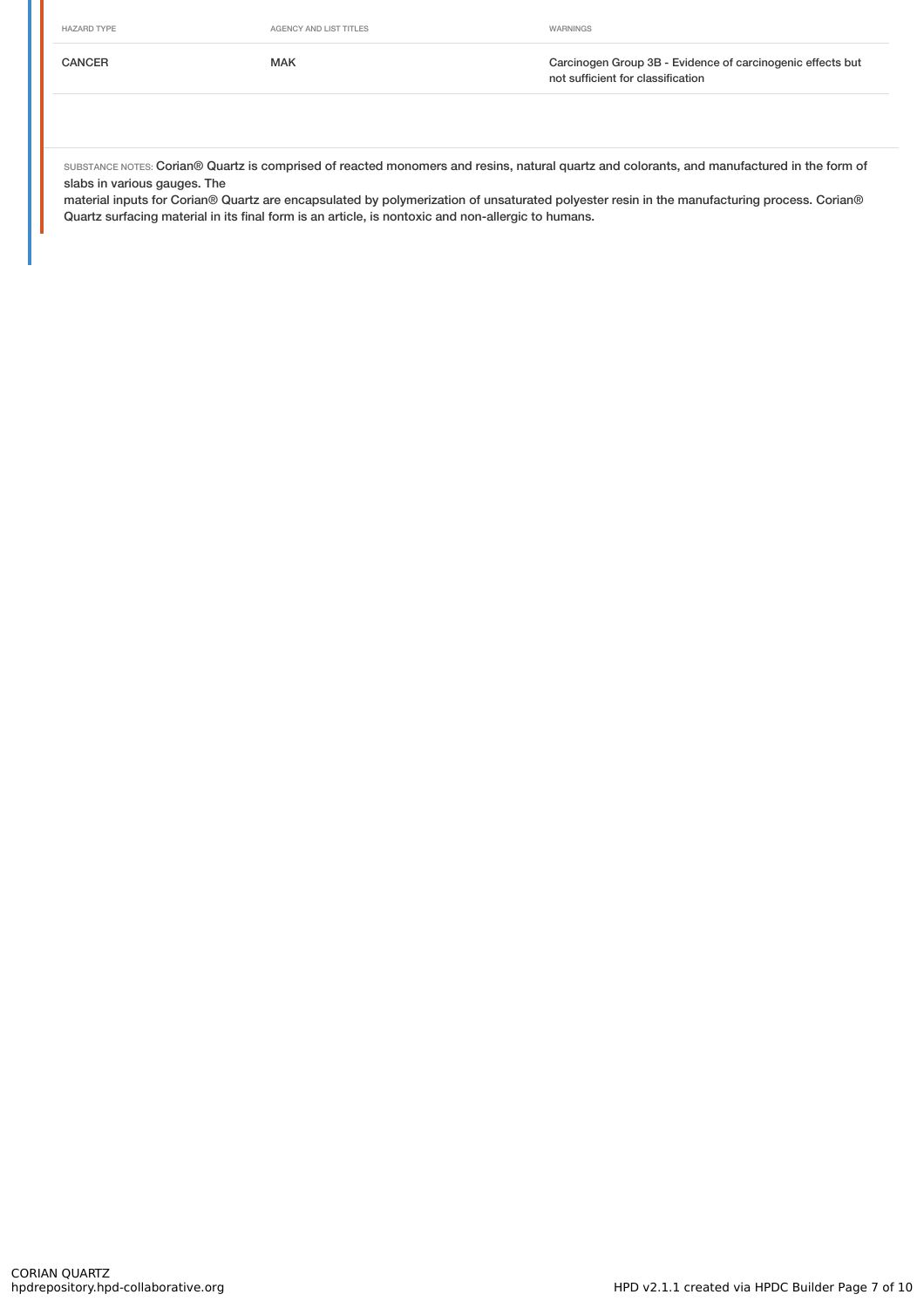This section lists applicable certification and standards compliance information for VOC emissions and VOC content. Other types of health or *environmental performance testing or certifications completed for the product may be provided.*

| <b>VOC EMISSIONS</b>                          | GreenGuard - Gold (previously Children & Schools) |    |                                                        |  |  |
|-----------------------------------------------|---------------------------------------------------|----|--------------------------------------------------------|--|--|
| CERTIFYING PARTY: Third Party                 | ISSUE DATE: <b>2006-11-</b>                       |    | EXPIRY DATE: 2020-11- CERTIFIER OR LAB: UL Environment |  |  |
| APPLICABLE FACILITIES: AII                    | 07                                                | 07 |                                                        |  |  |
| CERTIFICATE URL: https://spot.ul.com/main-    |                                                   |    |                                                        |  |  |
| app/products/detail/5ad1e80355b0e82d946a06a3? |                                                   |    |                                                        |  |  |
| page_type=Products%20Catalog                  |                                                   |    |                                                        |  |  |

CERTIFICATION AND COMPLIANCE NOTES: Certification is renewed on an annual basis. The renew cycle date is November 7th. Corian® Quartz and accessories have been evaluated under the GREENGUARD certification program since 2006. UL 2818 - 2013 Gold Standard for Chemical Emissions for Building Materials, Finishes and Furnishings: Building products and interior finishes are determined compliant in accordance with California Department of Public Health (CDPH) Standard Method V1.2-2017 using an Office Environment. Commercial furniture and furnishings are tested in accordance with ANSI/BIFMA M7.1-2011(R2016) and determined to comply with ANSI/BIFMA X7.1-2011(R2016) and ANSI/BIFMA e3- 2014e Credit 7.6.1, 7.6.2, and 7.6.3 in an Open Plan Office Environment. Products also determined compliant in accordance with California Department of Public Health (CDPH) Standard Method V1.2-2017 in the office environment. Product tested in accordance with UL 2821 test method to show compliance to emission limits on UL 2818. Section 7.1 and 7.2.

| <b>VOC EMISSIONS</b>                                                                                                                                                                       | <b>GreenGuard - Indoor Air Quality Certified</b> |    |                                                                             |  |  |
|--------------------------------------------------------------------------------------------------------------------------------------------------------------------------------------------|--------------------------------------------------|----|-----------------------------------------------------------------------------|--|--|
| CERTIFYING PARTY: Third Party<br>APPLICABLE FACILITIES: AII<br>CERTIFICATE URL: https://spot.ul.com/main-<br>app/products/detail/5ad1e80355b0e82d946a06a3?<br>page_type=Products%20Catalog | 07                                               | 07 | ISSUE DATE: 2006-11- EXPIRY DATE: 2020-11- CERTIFIER OR LAB: UL Environment |  |  |

CERTIFICATION AND COMPLIANCE NOTES: Certification is renewed on an annual basis. The renew cycle date is November 7th. Corian® Quartz and accessories have been evaluated under the GREENGUARD certification program since 2006. UL 2818 - 2013 Standard for Chemical Emissions for Building Materials, Finishes and Furnishings. Building materials are determined compliant in accordance with an Office environment with an air change of 0.68 hr<sup>1</sup> and a loading of 3.20 m<sup>2</sup>. Products tested in accordance with UL 2821 test method to show compliance to emission limits in UL 2818, Section 7.1.

| <b>LCA</b>                                                                                                                                                                                                                                                                                                                                                                                                                                                                                    |                                                 |                                           | <b>Environmental Product</b><br><b>Industry Generic</b> | Declaration (EPD) by UL -                            |
|-----------------------------------------------------------------------------------------------------------------------------------------------------------------------------------------------------------------------------------------------------------------------------------------------------------------------------------------------------------------------------------------------------------------------------------------------------------------------------------------------|-------------------------------------------------|-------------------------------------------|---------------------------------------------------------|------------------------------------------------------|
| CERTIFYING PARTY: Third Party<br>APPLICABLE FACILITIES: Coiran® Quartz is produced at facilities in Canada and China. Production is<br>weighted by North American sales. At the facilities, raw materials are mixed, cast, cured, and<br>molded into slabs. The slabs are then polished before being packaged for distribution.<br><b>CERTIFICATE URL:</b><br>http://my.ulenvironment.com/productDocuments/443/15/104.1 DuPont EPD Zodiaq%20Quartz.pdf<br>CERTIFICATION AND COMPLIANCE NOTES: |                                                 | <b>ISSUE</b><br>DATE:<br>2017-<br>$07-11$ | <b>EXPIRY</b><br>DATE:<br>$2022 -$<br>$07 - 11$         | <b>CERTIFIER OR</b><br>LAB: <b>UL</b><br>Environment |
| <b>MATERIAL CONTENT MIGRATION</b>                                                                                                                                                                                                                                                                                                                                                                                                                                                             | NSF/ANSI Standard 51 - Food equipment Materials |                                           |                                                         |                                                      |

| CERTIFYING PARTY: <b>Third Party</b>        | ISSUE DATE: <b>2003-06-</b> | EXPIRY DATE: $2022 - 12 -$ CERTIFIER OR LAB: NSF |               |
|---------------------------------------------|-----------------------------|--------------------------------------------------|---------------|
| APPLICABLE FACILITIES: <b>AII</b>           | 30                          | 31                                               | International |
| CERTIFICATE URL: <b>http://www.nsf.org/</b> |                             |                                                  |               |

CERTIFICATION AND COMPLIANCE NOTES: Most colors of Corian® Quartz are NSF/ANSI Standard 51 Certified for the strictest level CORIAN QUARTZ<br>hpdrepository.hpd-collaborative.org HPD v2.1.1 created via HPDC Builder Page 8 of 10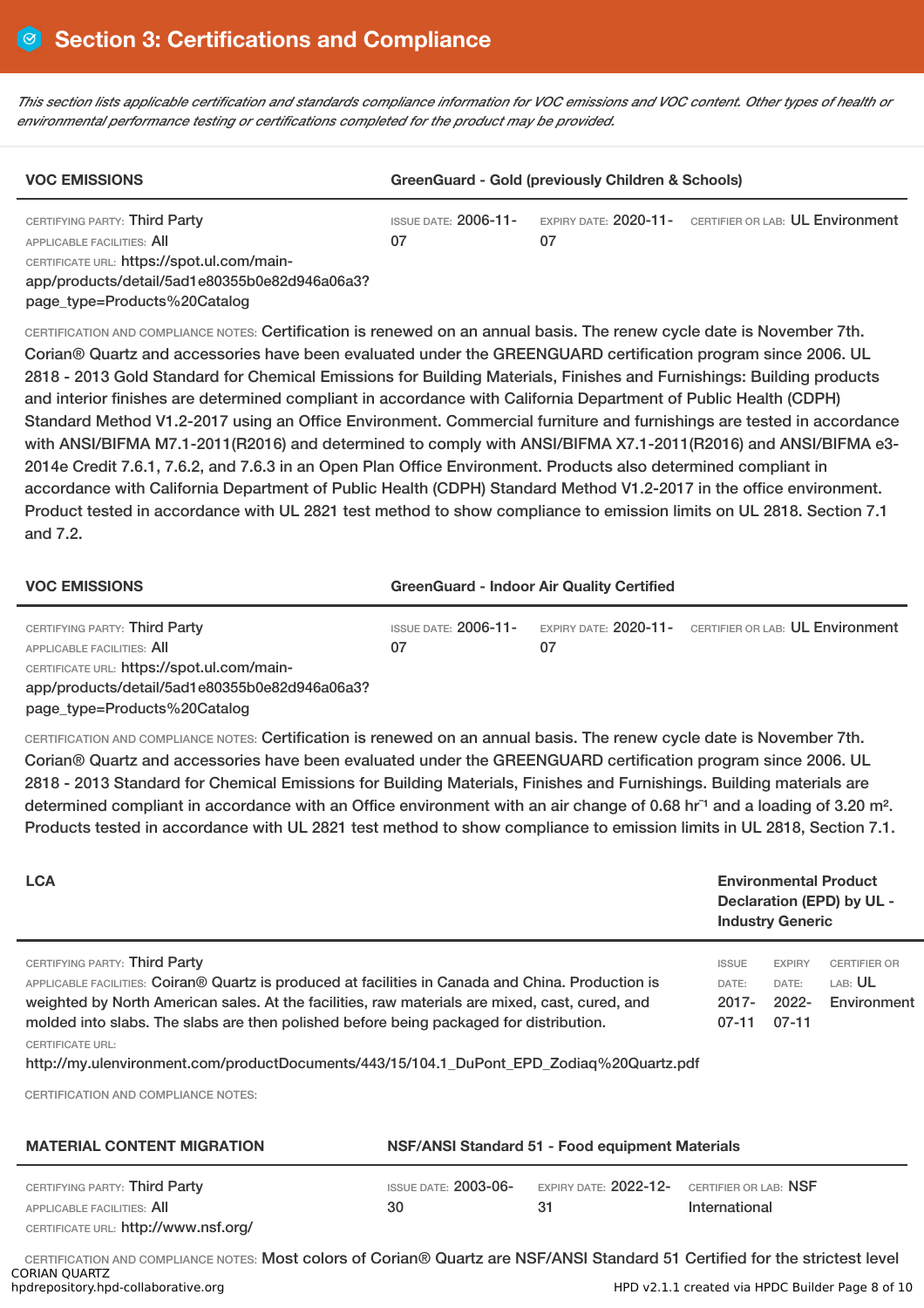CERTIFICATION AND COMPLIANCE NOTES: Most colors of Corian® Quartz are NSF/ANSI Standard 51 Certified for the strictest level

– Food Zone. Certification is renewed annually.

# **Section 4: Accessories**

This section lists related products or materials that the manufacturer requires or recommends for installation (such as adhesives or fasteners), maintenance, cleaning, or operations. For information relating to the contents of these related products, refer to their applicable Health *Product Declarations, if available.*

**DUPONT™ JOINT ADHESIVE HPD URL: https://hpdrepository.hpdcollaborative.org/repository/HPDs/3675-20150924112509.pdf**

CONDITION WHEN RECOMMENDED OR REQUIRED AND/OR OTHER NOTES:

DuPont™ Joint Adhesive is comprised of Component A and Component B. DuPont™ Joint Adhesive for use with quartz and solid surfaces is produced in a range of specific colors to match with Corian® solid surface and Corian® Quartz surfaces. Colorcoordinated DuPont™ Joint Adhesive bonds DuPont™ Corian® solid surface with inconspicuous seams. This results in a smooth surface that enables you to create large designs fashioned from a single element.

| <b>CORIAN® JOINT ADHESIVE</b> | HPD URL: https://hpdrepository.hpd- |
|-------------------------------|-------------------------------------|
|                               | collaborative.org/repository/HPDs   |

CONDITION WHEN RECOMMENDED OR REQUIRED AND/OR OTHER NOTES:

Corian® Joint Adhesive, a methacrylate-based adhesive is non-sagging and thixotropic and provides very good adhesion for Quartz and Solid Surface surfacing materials. CORIAN® JOINT ADHESIVE is available in 50 mL and 470 mL cartridges and a variety of colors which are color-coordinated With Corian® Quartz And Corian® Solid Surface. Corian® Joint Adhesive meets the low VOC emission limit requirements of South Coast Air Quality Management District (SQAMD) Rule 1168. Corian® Joint Adhesive is UL Environment GREENGUARD and GREENGUARD Gold certified.

**CORIAN® SOLID SURFACE** HED URL: **https://hpdrepository.hpdcollaborative.org/repository/HPDs/publish\_194\_Corian\_1508450354.pdf**

CONDITION WHEN RECOMMENDED OR REQUIRED AND/OR OTHER NOTES:

Corian® acrylic solid surface is a solid, nonporous, homogeneous surfacing material, composed of ≈1/3 acrylic resin (also known as polymethyl methacrylate or PMMA), and ≈2/3 natural minerals. These minerals are composed of aluminum trihydrate (ATH) derived from bauxite. Corian® is an advanced composite product used as an architectural and design material in a variety of applications. Corian® solid surface offers design versatility, functionality and durability. Supplied in sheets and shapes, Corian® solid surface can be fabricated with conventional woodworking tools into virtually any design. In its finished form Corian® acrylic solid surface material is an article, is nontoxic and non-allergic to humans. Corian® solid surface is NSF/ANSI Standard 51 Certified for Food Zone applications, NGBS GREEN CERTIFIED™, and is GREENGUARD GOLD and GREENGUARD certified.

# **Section 5: General Notes**

Corian® Quartz is certified by UL Environment for low chemical emissions in accordance with UL 2818 - 2013 Gold Standard for Chemical Emissions for Building Materials, Finishes and Furnishings. Building products and interior finishes are determined compliant in accordance with California Department of Public Health (CDPH) Standard Method V1.1-2010 using a Classroom Environment. Commercial furniture and furnishings are tested in accordance with ANSI/BIFMA M7.1-2011(R2016) and determined to comply with ANSI/BIFMA X7.1-2011(R2016) and ANSI/BIFMA e3-2014e Credit 7.6.1, 7.6.2, and 7.6.3 in an Open Plan Office Environment. Products also determined compliant in accordance with California Department of Public Health (CDPH) Standard Method V1.1-2010 in the office environment. Product tested in accordance with UL 2821 test method to show compliance to emission limits on UL 2818. Section 7.1 and 7.2. LEED v4.1 Materials and Resources (MR Credit) Environmental Product Declarations (EPD) are now available. DuPont is leading the industry by providing EPDs for Corian® Solid Surface and Corian® Quartz products and contributing towards LEED v4.1 in this Credit category.